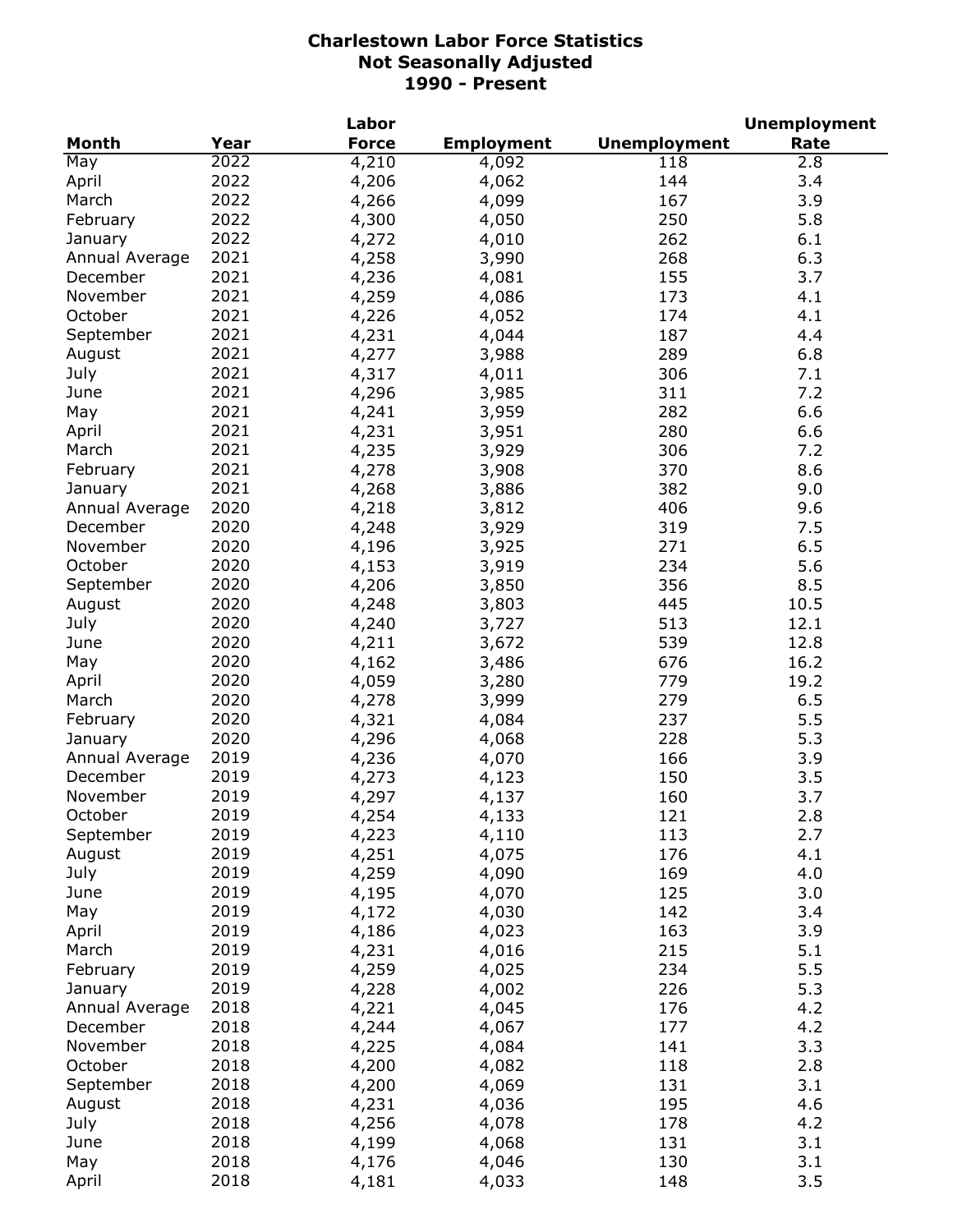|                |      | Labor        |                   |                     | <b>Unemployment</b> |
|----------------|------|--------------|-------------------|---------------------|---------------------|
| <b>Month</b>   | Year | <b>Force</b> | <b>Employment</b> | <b>Unemployment</b> | Rate                |
| March          | 2018 | 4,228        | 4,009             | 219                 | 5.2                 |
| February       | 2018 | 4,276        | 4,002             | 274                 | 6.4                 |
| January        | 2018 | 4,238        | 3,964             | 274                 | 6.5                 |
| Annual Average | 2017 | 4,192        | 3,992             | 200                 | 4.8                 |
| December       | 2017 | 4,219        | 4,017             | 202                 | 4.8                 |
| November       | 2017 | 4,220        | 4,023             | 197                 | 4.7                 |
| October        | 2017 | 4,181        | 4,019             | 162                 | 3.9                 |
| September      | 2017 | 4,180        | 4,028             | 152                 | 3.6                 |
| August         | 2017 | 4,198        | 3,987             | 211                 | 5.0                 |
| July           | 2017 | 4,210        | 4,008             | 202                 | 4.8                 |
| June           | 2017 | 4,162        | 4,007             | 155                 | 3.7                 |
| May            | 2017 | 4,124        | 3,979             | 145                 | 3.5                 |
| April          | 2017 | 4,165        |                   | 182                 | 4.4                 |
| March          | 2017 | 4,206        | 3,983             | 238                 | 5.7                 |
|                |      |              | 3,968             |                     |                     |
| February       | 2017 | 4,231        | 3,953             | 278                 | 6.6                 |
| January        | 2017 | 4,207        | 3,931             | 276                 | 6.6                 |
| Annual Average | 2016 | 4,075        | 3,851             | 224                 | 5.5                 |
| December       | 2016 | 4,094        | 3,892             | 202                 | 4.9                 |
| November       | 2016 | 4,086        | 3,899             | 187                 | 4.6                 |
| October        | 2016 | 4,071        | 3,888             | 183                 | 4.5                 |
| September      | 2016 | 4,041        | 3,862             | 179                 | 4.4                 |
| August         | 2016 | 4,092        | 3,855             | 237                 | 5.8                 |
| July           | 2016 | 4,106        | 3,874             | 232                 | 5.7                 |
| June           | 2016 | 4,055        | 3,874             | 181                 | 4.5                 |
| May            | 2016 | 4,016        | 3,828             | 188                 | 4.7                 |
| April          | 2016 | 4,061        | 3,835             | 226                 | 5.6                 |
| March          | 2016 | 4,101        | 3,819             | 282                 | 6.9                 |
| February       | 2016 | 4,115        | 3,805             | 310                 | 7.5                 |
| January        | 2016 | 4,062        | 3,781             | 281                 | 6.9                 |
| Annual Average | 2015 | 4,092        | 3,832             | 260                 | 6.4                 |
| December       | 2015 | 4,075        | 3,856             | 219                 | 5.4                 |
| November       | 2015 | 4,094        | 3,852             | 242                 | 5.9                 |
| October        | 2015 | 4,041        | 3,850             | 191                 | 4.7                 |
| September      | 2015 | 4,008        | 3,831             | 177                 | 4.4                 |
| August         | 2015 | 4,058        | 3,834             | 224                 | 5.5                 |
| July           | 2015 | 4,094        | 3,852             | 242                 | 5.9                 |
| June           | 2015 | 4,071        | 3,860             | 211                 | 5.2                 |
| May            | 2015 | 4,072        | 3,833             | 239                 | 5.9                 |
| April          | 2015 | 4,109        | 3,830             | 279                 | 6.8                 |
| March          | 2015 | 4,160        | 3,801             | 359                 | 8.6                 |
| February       | 2015 | 4,169        | 3,802             | 367                 | 8.8                 |
| January        | 2015 | 4,160        | 3,785             | 375                 | 9.0                 |
| Annual Average | 2014 | 4,129        | 3,778             | 351                 | 8.5                 |
| December       | 2014 | 4,137        | 3,844             | 293                 | 7.1                 |
| November       | 2014 | 4,122        |                   | 283                 | 6.9                 |
| October        | 2014 |              | 3,839             | 232                 | 5.7                 |
|                |      | 4,072        | 3,840             |                     |                     |
| September      | 2014 | 4,057        | 3,802             | 255                 | 6.3                 |
| August         | 2014 | 4,123        | 3,796             | 327                 | 7.9                 |
| July           | 2014 | 4,128        | 3,804             | 324                 | 7.8                 |
| June           | 2014 | 4,074        | 3,810             | 264                 | 6.5                 |
| May            | 2014 | 4,051        | 3,754             | 297                 | 7.3                 |
| April          | 2014 | 4,121        | 3,743             | 378                 | 9.2                 |
| March          | 2014 | 4,186        | 3,715             | 471                 | 11.3                |
| February       | 2014 | 4,245        | 3,708             | 537                 | 12.7                |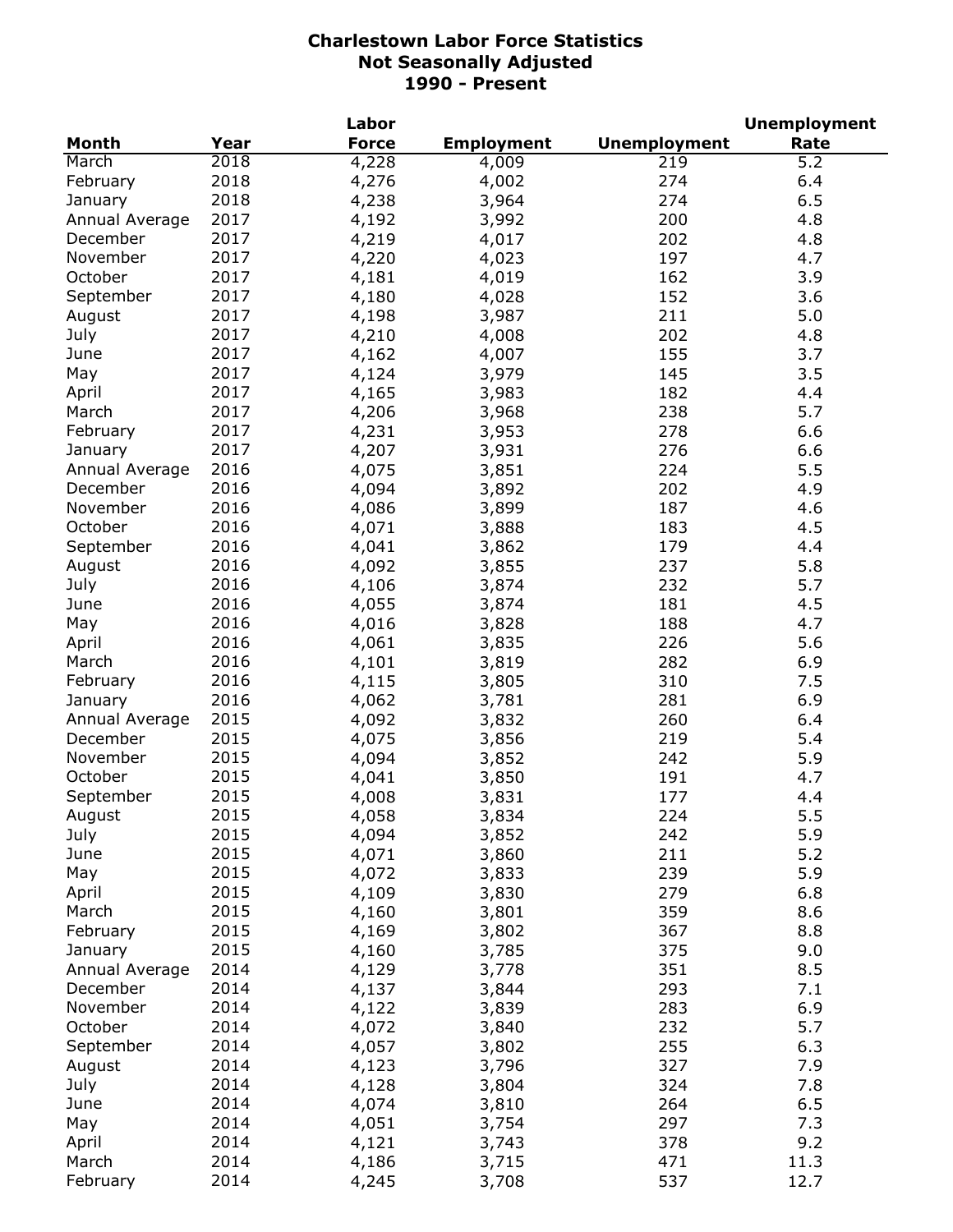|                |      | Labor        |                   |                     | <b>Unemployment</b> |
|----------------|------|--------------|-------------------|---------------------|---------------------|
| <b>Month</b>   | Year | <b>Force</b> | <b>Employment</b> | <b>Unemployment</b> | Rate                |
| January        | 2014 | 4,226        | 3,680             | 546                 | 12.9                |
| Annual Average | 2013 | 4,166        | 3,733             | 433                 | 10.4                |
| December       | 2013 | 4,195        | 3,752             | 443                 | 10.6                |
| November       | 2013 | 4,192        | 3,765             | 427                 | 10.2                |
| October        | 2013 | 4,101        | 3,746             | 355                 | 8.7                 |
| September      | 2013 | 4,090        | 3,743             | 347                 | 8.5                 |
| August         | 2013 | 4,157        | 3,732             | 425                 | 10.2                |
| July           | 2013 | 4,199        | 3,755             | 444                 | 10.6                |
| June           | 2013 | 4,118        | 3,763             | 355                 | 8.6                 |
| May            | 2013 | 4,066        | 3,718             | 348                 | 8.6                 |
| April          | 2013 | 4,121        | 3,718             | 403                 | 9.8                 |
| March          | 2013 | 4,193        | 3,696             | 497                 | 11.9                |
| February       | 2013 | 4,281        | 3,712             | 569                 | 13.3                |
| January        | 2013 | 4,275        | 3,696             | 579                 | 13.5                |
| Annual Average | 2012 | 4,227        | 3,712             | 515                 | 12.2                |
| December       | 2012 | 4,240        | 3,781             | 459                 | 10.8                |
| November       | 2012 | 4,207        | 3,777             | 430                 | 10.2                |
| October        | 2012 | 4,245        | 3,791             | 454                 | 10.7                |
| September      | 2012 | 4,197        | 3,759             | 438                 | 10.4                |
| August         | 2012 | 4,261        | 3,729             | 532                 | 12.5                |
| July           | 2012 | 4,259        | 3,727             | 532                 | 12.5                |
| June           | 2012 | 4,197        | 3,728             | 469                 | 11.2                |
| May            | 2012 | 4,157        | 3,690             | 467                 | 11.2                |
| April          | 2012 | 4,187        | 3,666             | 521                 | 12.4                |
| March          | 2012 | 4,230        | 3,643             | 587                 | 13.9                |
| February       | 2012 | 4,264        | 3,636             | 628                 | 14.7                |
| January        | 2012 | 4,279        | 3,621             | 658                 | 15.4                |
| Annual Average | 2011 | 4,250        | 3,699             | 551                 | 13.0                |
| December       | 2011 | 4,233        | 3,711             | 522                 | 12.3                |
| November       | 2011 | 4,202        | 3,725             | 477                 | 11.4                |
| October        | 2011 | 4,209        | 3,719             | 490                 | 11.6                |
| September      | 2011 | 4,211        | 3,698             | 513                 | 12.2                |
| August         | 2011 | 4,234        | 3,702             | 532                 | 12.6                |
| July           | 2011 | 4,253        | 3,705             | 548                 | 12.9                |
| June           | 2011 | 4,178        | 3,725             | 453                 | 10.8                |
| May            | 2011 | 4,170        | 3,691             | 479                 | 11.5                |
| April          | 2011 | 4,241        | 3,697             | 544                 | 12.8                |
| March          | 2011 | 4,330        | 3,675             | 655                 | 15.1                |
| February       | 2011 | 4,369        | 3,668             | 701                 | 16.0                |
| January        | 2011 | 4,370        | 3,671             | 699                 | 16.0                |
| Annual Average | 2010 | 4,313        | 3,742             | 571                 | 13.2                |
| December       | 2010 | 4,359        | 3,755             | 604                 | 13.9                |
| November       | 2010 | 4,299        | 3,760             | 539                 | 12.5                |
| October        | 2010 | 4,275        | 3,763             | 512                 | 12.0                |
| September      | 2010 | 4,231        | 3,766             | 465                 | 11.0                |
| August         | 2010 | 4,347        | 3,776             | 571                 | 13.1                |
| July           | 2010 | 4,319        | 3,781             | 538                 | 12.5                |
| June           | 2010 | 4,259        | 3,776             | 483                 | 11.3                |
| May            | 2010 | 4,223        | 3,734             | 489                 | 11.6                |
| April          | 2010 | 4,341        |                   | 605                 | 13.9                |
| March          | 2010 | 4,367        | 3,736<br>3,696    | 671                 | 15.4                |
| February       | 2010 | 4,362        | 3,684             | 678                 | 15.5                |
| January        | 2010 | 4,374        | 3,675             | 699                 | 16.0                |
| Annual Average | 2009 | 4,798        | 4,255             | 543                 | 11.3                |
|                |      |              |                   |                     |                     |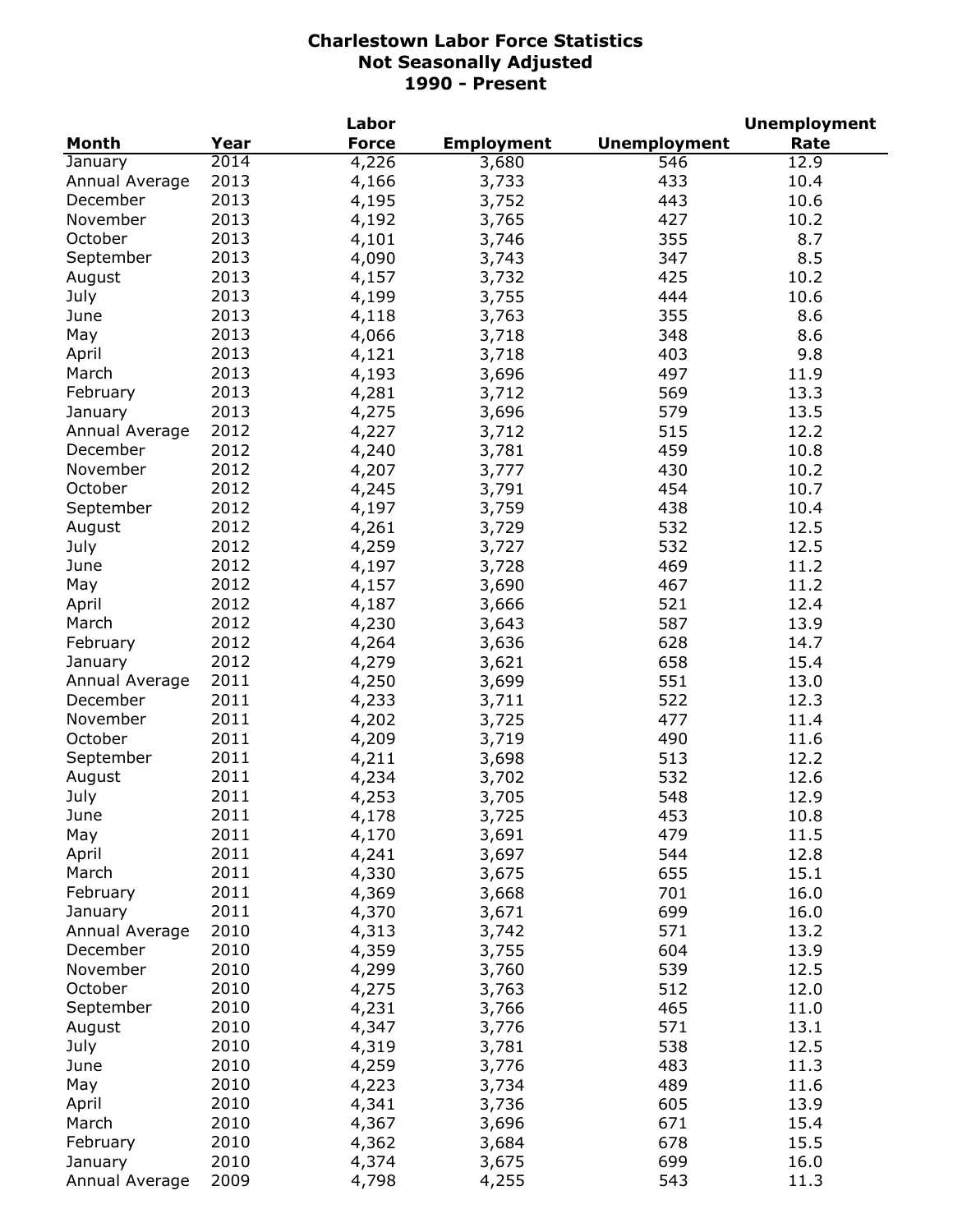|                |      | Labor        |                   |                     | <b>Unemployment</b> |
|----------------|------|--------------|-------------------|---------------------|---------------------|
| <b>Month</b>   | Year | <b>Force</b> | <b>Employment</b> | <b>Unemployment</b> | Rate                |
| December       | 2009 | 4,776        | 4,240             | 536                 | 11.2                |
| November       | 2009 | 4,773        | 4,276             | 497                 | 10.4                |
| October        | 2009 | 4,768        | 4,253             | 515                 | 10.8                |
| September      | 2009 | 4,714        | 4,246             | 468                 | 9.9                 |
| August         | 2009 | 4,821        | 4,277             | 544                 | 11.3                |
| July           | 2009 | 4,821        | 4,300             | 521                 | 10.8                |
| June           | 2009 | 4,750        | 4,290             | 460                 | 9.7                 |
| May            | 2009 | 4,738        | 4,234             | 504                 | 10.6                |
| April          | 2009 | 4,846        | 4,244             | 602                 | 12.4                |
| March          | 2009 | 4,852        | 4,225             | 627                 | 12.9                |
| February       | 2009 | 4,872        | 4,234             | 638                 | 13.1                |
| January        | 2009 | 4,842        | 4,236             | 606                 | 12.5                |
| Annual Average | 2008 | 4,764        | 4,401             | 363                 | 7.6                 |
| December       | 2008 | 4,819        | 4,330             | 489                 | 10.1                |
| November       | 2008 | 4,783        | 4,377             | 406                 | 8.5                 |
| October        | 2008 | 4,724        | 4,379             | 345                 | 7.3                 |
| September      | 2008 | 4,707        | 4,382             | 325                 | 6.9                 |
|                | 2008 |              |                   | 392                 | 8.2                 |
| August         |      | 4,785        | 4,393             |                     |                     |
| July           | 2008 | 4,818        | 4,433             | 385                 | 8.0                 |
| June           | 2008 | 4,760        | 4,445             | 315                 | 6.6                 |
| May            | 2008 | 4,712        | 4,397             | 315                 | 6.7                 |
| April          | 2008 | 4,735        | 4,429             | 306                 | 6.5                 |
| March          | 2008 | 4,764        | 4,410             | 354                 | 7.4                 |
| February       | 2008 | 4,774        | 4,409             | 365                 | 7.6                 |
| January        | 2008 | 4,787        | 4,432             | 355                 | 7.4                 |
| Annual Average | 2007 | 4,798        | 4,563             | 235                 | 4.9                 |
| December       | 2007 | 4,799        | 4,550             | 249                 | 5.2                 |
| November       | 2007 | 4,805        | 4,588             | 217                 | 4.5                 |
| October        | 2007 | 4,784        | 4,575             | 209                 | 4.4                 |
| September      | 2007 | 4,769        | 4,573             | 196                 | 4.1                 |
| August         | 2007 | 4,823        | 4,558             | 265                 | 5.5                 |
| July           | 2007 | 4,860        | 4,590             | 270                 | 5.6                 |
| June           | 2007 | 4,803        | 4,603             | 200                 | 4.2                 |
| May            | 2007 | 4,750        | 4,554             | 196                 | 4.1                 |
| April          | 2007 | 4,749        | 4,544             | 205                 | 4.3                 |
| March          | 2007 | 4,797        | 4,547             | 250                 | 5.2                 |
| February       | 2007 | 4,804        | 4,537             | 267                 | 5.6                 |
| January        | 2007 | 4,830        | 4,538             | 292                 | 6.0                 |
| Annual Average | 2006 | 4,806        | 4,567             | 239                 | 5.0                 |
| December       | 2006 | 4,841        | 4,631             | 210                 | 4.3                 |
| November       | 2006 | 4,847        | 4,635             | 212                 | 4.4                 |
| October        | 2006 | 4,803        | 4,623             | 180                 | 3.7                 |
| September      | 2006 | 4,790        | 4,594             | 196                 | 4.1                 |
| August         | 2006 | 4,838        | 4,587             | 251                 | 5.2                 |
| July           | 2006 | 4,866        | 4,596             | 270                 | 5.5                 |
| June           | 2006 | 4,813        | 4,596             | 217                 | 4.5                 |
| May            | 2006 | 4,766        | 4,539             | 227                 | 4.8                 |
| April          | 2006 | 4,748        | 4,528             | 220                 | 4.6                 |
| March          | 2006 | 4,776        | 4,500             | 276                 | 5.8                 |
| February       | 2006 | 4,799        | 4,489             | 310                 | 6.5                 |
| January        | 2006 | 4,784        | 4,487             | 297                 | $6.2$               |
| Annual Average | 2005 | 4,734        | 4,505             | 229                 | 4.8                 |
| December       | 2005 | 4,816        | 4,569             | 247                 | 5.1                 |
| November       | 2005 | 4,826        | 4,582             | 244                 | 5.1                 |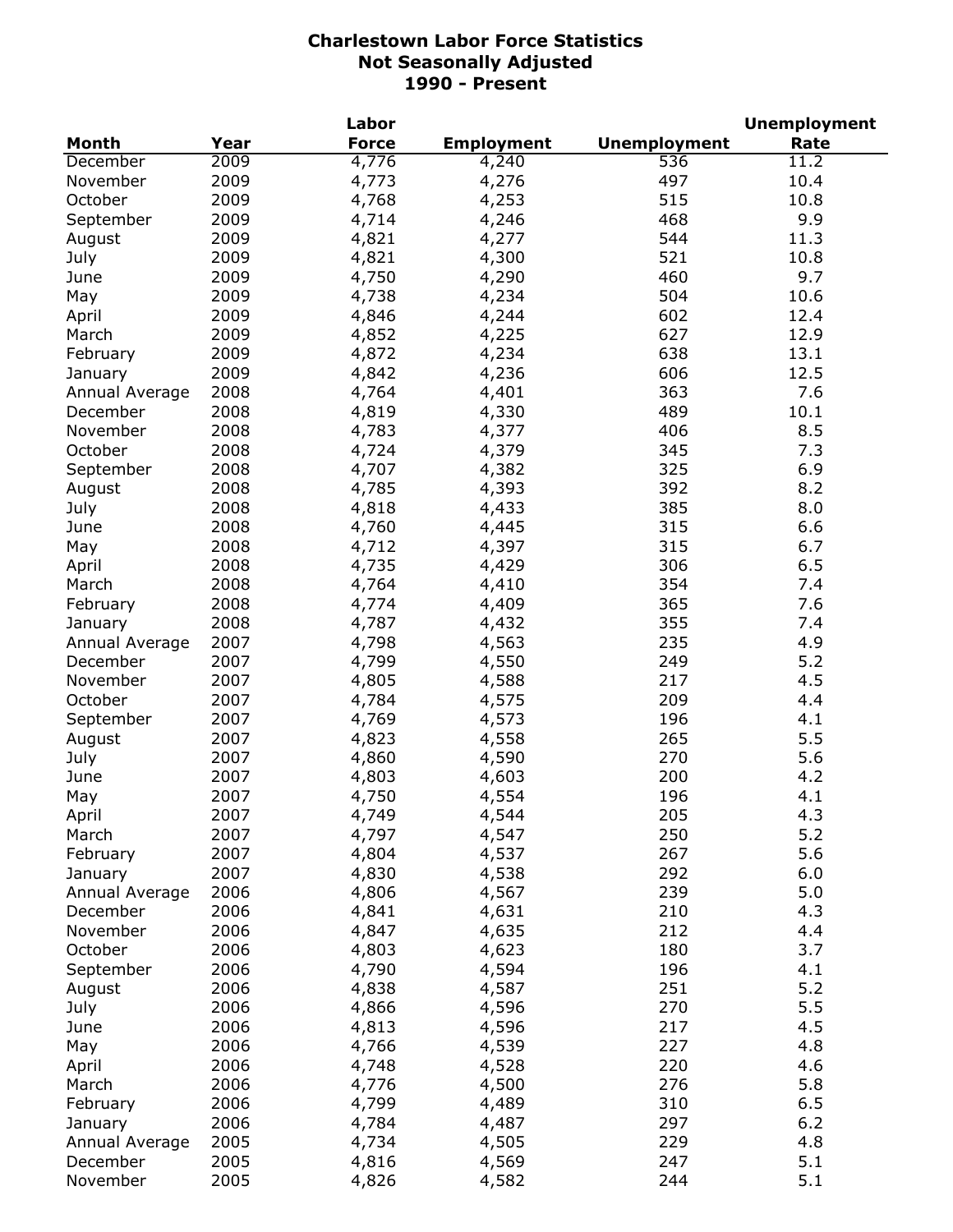|                |      | Labor        |                   |                     | <b>Unemployment</b> |
|----------------|------|--------------|-------------------|---------------------|---------------------|
| <b>Month</b>   | Year | <b>Force</b> | <b>Employment</b> | <b>Unemployment</b> | Rate                |
| October        | 2005 | 4,772        | 4,565             | $\overline{207}$    | 4.3                 |
| September      | 2005 | 4,744        | 4,544             | 200                 | 4.2                 |
| August         | 2005 | 4,800        | 4,553             | 247                 | 5.1                 |
| July           | 2005 | 4,795        | 4,548             | 247                 | 5.2                 |
| June           | 2005 | 4,723        | 4,529             | 194                 | 4.1                 |
| May            | 2005 | 4,644        | 4,477             | 167                 | 3.6                 |
| April          | 2005 | 4,645        | 4,461             | 184                 | 4.0                 |
| March          | 2005 | 4,692        | 4,425             | 267                 | 5.7                 |
| February       | 2005 | 4,684        | 4,410             | 274                 | 5.8                 |
| January        | 2005 | 4,671        | 4,399             | 272                 | 5.8                 |
| Annual Average | 2004 | 4,644        | 4,421             | 223                 | 4.8                 |
| December       | 2004 | 4,636        | 4,459             | 177                 | 3.8                 |
| November       | 2004 | 4,636        | 4,477             | 159                 | 3.4                 |
| October        | 2004 | 4,598        | 4,456             | 142                 | 3.1                 |
| September      | 2004 | 4,593        | 4,434             | 159                 | 3.5                 |
|                | 2004 |              |                   | 224                 | 4.8                 |
| August         |      | 4,664        | 4,440             |                     |                     |
| July           | 2004 | 4,681        | 4,456             | 225                 | 4.8                 |
| June           | 2004 | 4,646        | 4,439             | 207                 | 4.5                 |
| May            | 2004 | 4,595        | 4,387             | 208                 | 4.5                 |
| April          | 2004 | 4,663        | 4,384             | 279                 | 6.0                 |
| March          | 2004 | 4,642        | 4,363             | 279                 | 6.0                 |
| February       | 2004 | 4,683        | 4,373             | 310                 | 6.6                 |
| January        | 2004 | 4,695        | 4,384             | 311                 | 6.6                 |
| Annual Average | 2003 | 4,681        | 4,442             | 239                 | 5.1                 |
| December       | 2003 | 4,690        | 4,463             | 227                 | 4.8                 |
| November       | 2003 | 4,675        | 4,476             | 199                 | 4.3                 |
| October        | 2003 | 4,634        | 4,458             | 176                 | 3.8                 |
| September      | 2003 | 4,627        | 4,444             | 183                 | 4.0                 |
| August         | 2003 | 4,700        | 4,448             | 252                 | 5.4                 |
| July           | 2003 | 4,714        | 4,465             | 249                 | 5.3                 |
| June           | 2003 | 4,688        | 4,477             | 211                 | 4.5                 |
| May            | 2003 | 4,618        | 4,423             | 195                 | 4.2                 |
| April          | 2003 | 4,670        | 4,433             | 237                 | 5.1                 |
| March          | 2003 | 4,714        | 4,411             | 303                 | 6.4                 |
| February       | 2003 | 4,729        | 4,412             | 317                 | 6.7                 |
| January        | 2003 | 4,707        | 4,389             | 318                 | 6.8                 |
| Annual Average | 2002 | 4,595        | 4,367             | 228                 | 5.0                 |
| December       | 2002 | 4,655        | 4,429             | 226                 | 4.9                 |
| November       | 2002 | 4,661        | 4,439             | 222                 | 4.8                 |
| October        | 2002 | 4,622        | 4,419             | 203                 | 4.4                 |
| September      | 2002 | 4,624        | 4,409             | 215                 | 4.6                 |
| August         | 2002 | 4,657        | 4,396             | 261                 | 5.6                 |
| July           | 2002 | 4,655        | 4,397             | 258                 | 5.5                 |
|                | 2002 | 4,580        | 4,383             | 197                 | 4.3                 |
| June           |      |              |                   | 197                 | 4.3                 |
| May            | 2002 | 4,529        | 4,332             |                     |                     |
| April          | 2002 | 4,523        | 4,316             | 207                 | 4.6                 |
| March          | 2002 | 4,541        | 4,309             | 232                 | 5.1                 |
| February       | 2002 | 4,563        | 4,312             | 251                 | 5.5                 |
| January        | 2002 | 4,531        | 4,261             | 270                 | 6.0                 |
| Annual Average | 2001 | 4,517        | 4,312             | 205                 | 4.5                 |
| December       | 2001 | 4,542        | 4,338             | 204                 | 4.5                 |
| November       | 2001 | 4,528        | 4,339             | 189                 | 4.2                 |
| October        | 2001 | 4,508        | 4,330             | 178                 | 3.9                 |
| September      | 2001 | 4,473        | 4,329             | 144                 | 3.2                 |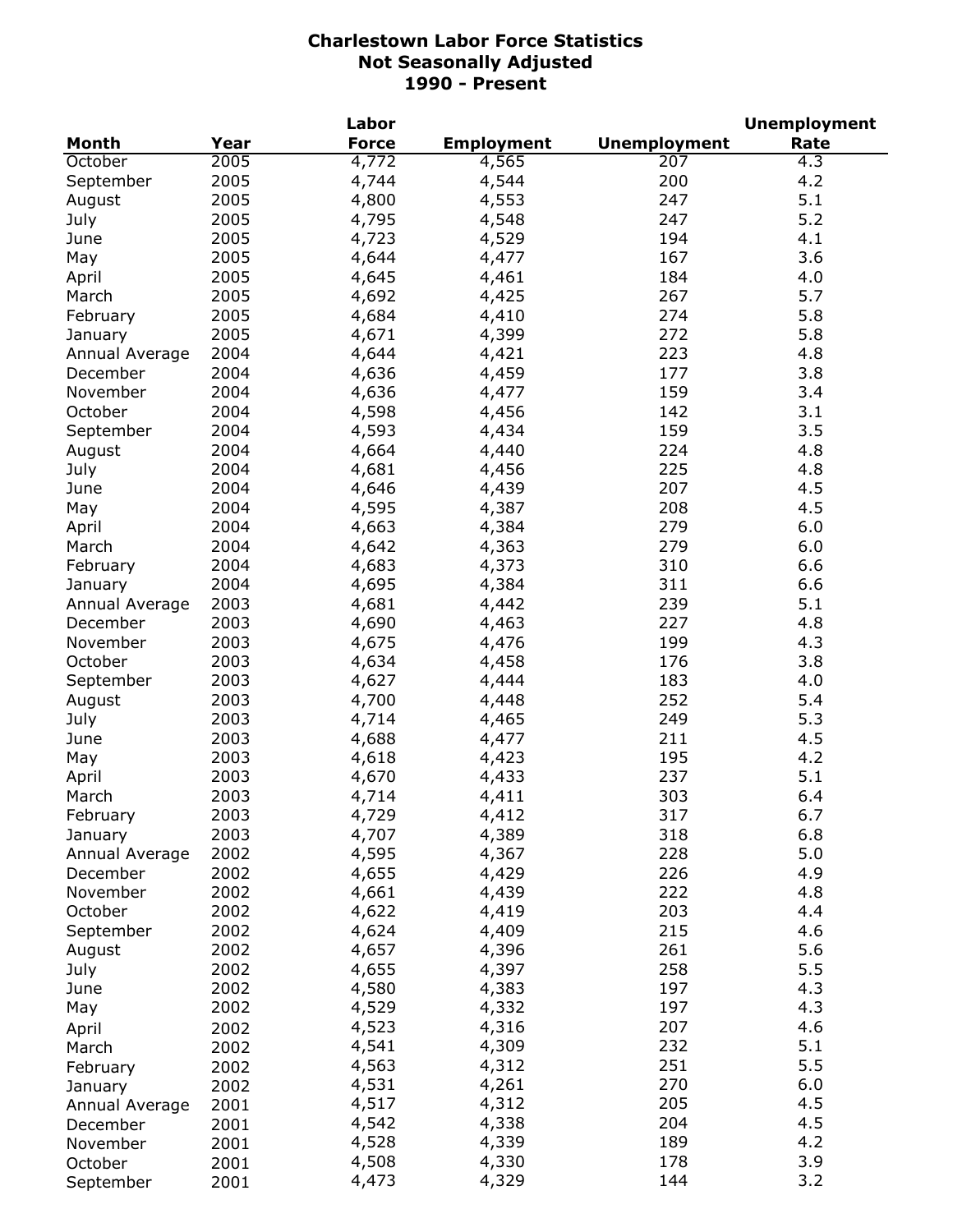|                |      | Labor        |                   |                     | <b>Unemployment</b> |
|----------------|------|--------------|-------------------|---------------------|---------------------|
| Month          | Year | <b>Force</b> | <b>Employment</b> | <b>Unemployment</b> | Rate                |
| August         | 2001 | 4,511        | 4,304             | $\overline{207}$    | 4.6                 |
| July           | 2001 | 4,543        | 4,332             | 211                 | 4.6                 |
| June           | 2001 | 4,503        | 4,327             | 176                 | 3.9                 |
| May            | 2001 | 4,453        | 4,281             | 172                 | 3.9                 |
| April          | 2001 | 4,488        | 4,293             | 195                 | 4.3                 |
| March          | 2001 | 4,533        | 4,290             | 243                 | 5.4                 |
| February       | 2001 | 4,556        | 4,290             | 266                 | 5.8                 |
| January        | 2001 | 4,564        | 4,288             | 276                 | 6.0                 |
| Annual Average | 2000 | 4,480        | 4,304             | 176                 | 3.9                 |
| December       | 2000 | 4,488        | 4,342             | 146                 | 3.3                 |
| November       | 2000 | 4,495        | 4,337             | 158                 | 3.5                 |
| October        | 2000 | 4,447        | 4,319             | 128                 | 2.9                 |
| September      | 2000 | 4,437        | 4,302             | 135                 | 3.0                 |
|                |      | 4,493        | 4,308             | 185                 | 4.1                 |
| August         | 2000 | 4,491        | 4,315             | 176                 | 3.9                 |
| July           | 2000 |              |                   | 136                 | 3.0                 |
| June           | 2000 | 4,468        | 4,332             |                     |                     |
| May            | 2000 | 4,456        | 4,288             | 168                 | 3.8                 |
| April          | 2000 | 4,480        | 4,309             | 171                 | 3.8                 |
| March          | 2000 | 4,488        | 4,274             | 214                 | 4.8                 |
| February       | 2000 | 4,506        | 4,261             | 245                 | 5.4                 |
| January        | 2000 | 4,510        | 4,261             | 249                 | 5.5                 |
| Annual Average | 1999 | 4,028        | 3,825             | 203                 | 5.0                 |
| December       | 1999 | 4,090        | 3,897             | 193                 | 4.7                 |
| November       | 1999 | 4,060        | 3,892             | 168                 | 4.1                 |
| October        | 1999 | 4,007        | 3,854             | 153                 | 3.8                 |
| September      | 1999 | 4,049        | 3,829             | 220                 | 5.4                 |
| August         | 1999 | 4,032        | 3,836             | 196                 | 4.9                 |
| July           | 1999 | 4,055        | 3,834             | 221                 | 5.5                 |
| June           | 1999 | 3,987        | 3,829             | 158                 | 4.0                 |
| May            | 1999 | 3,962        | 3,803             | 159                 | 4.0                 |
| April          | 1999 | 3,971        | 3,799             | 172                 | 4.3                 |
| March          | 1999 | 4,013        | 3,793             | 220                 | 5.5                 |
| February       | 1999 | 4,042        | 3,771             | 271                 | 6.7                 |
| January        | 1999 | 4,074        | 3,767             | 307                 | 7.5                 |
| Annual Average | 1998 | 3,917        | 3,720             | 197                 | 5.0                 |
| December       | 1998 | 3,945        | 3,807             | 138                 | 3.5                 |
| November       | 1998 | 3,958        | 3,802             | 156                 | 3.9                 |
| October        | 1998 | 3,964        | 3,757             | 207                 | 5.2                 |
| September      | 1998 | 3,901        | 3,737             | 164                 | 4.2                 |
| August         | 1998 | 3,938        | 3,733             | 205                 | 5.2                 |
| July           | 1998 | 3,908        | 3,732             | 176                 | 4.5                 |
| June           | 1998 | 3,890        | 3,722             | 168                 | 4.3                 |
| May            | 1998 | 3,850        | 3,687             | 163                 | 4.2                 |
| April          | 1998 | 3,870        | 3,676             | 194                 | 5.0                 |
| March          | 1998 | 3,888        | 3,665             | 223                 | 5.7                 |
| February       | 1998 | 3,935        | 3,662             | 273                 | 6.9                 |
| January        | 1998 | 3,964        | 3,662             | 302                 | 7.6                 |
| Annual Average | 1997 | 3,881        | 3,642             | 239                 | 6.2                 |
| December       | 1997 | 3,898        | 3,698             | 200                 | 5.1                 |
| November       | 1997 | 3,903        | 3,712             | 191                 | 4.9                 |
|                | 1997 | 3,913        | 3,688             | 225                 | 5.8                 |
| October        |      | 3,984        | 3,681             | 303                 | 7.6                 |
| September      | 1997 | 3,909        | 3,685             | 224                 | 5.7                 |
| August         | 1997 |              |                   | 199                 | 5.1                 |
| July           | 1997 | 3,878        | 3,679             |                     |                     |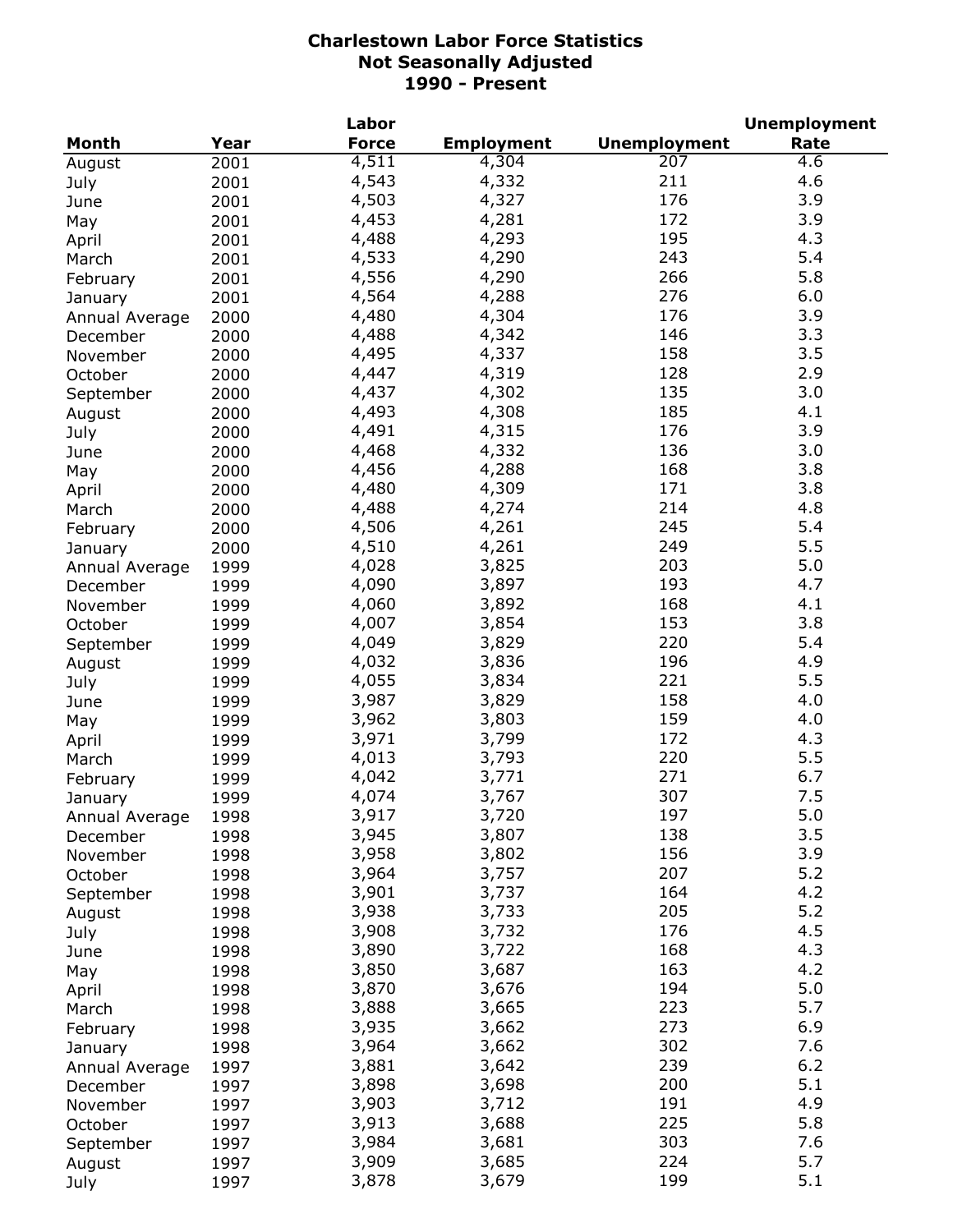|                |      | Labor        |                   |                     | <b>Unemployment</b> |
|----------------|------|--------------|-------------------|---------------------|---------------------|
| <b>Month</b>   | Year | <b>Force</b> | <b>Employment</b> | <b>Unemployment</b> | Rate                |
| June           | 1997 | 3,840        | 3,653             | 187                 | 4.9                 |
| May            | 1997 | 3,822        | 3,613             | 209                 | 5.5                 |
| April          | 1997 | 3,830        | 3,603             | 227                 | 5.9                 |
| March          | 1997 | 3,872        | 3,584             | 288                 | 7.4                 |
| February       | 1997 | 3,839        | 3,559             | 280                 | 7.3                 |
| January        | 1997 | 3,888        | 3,554             | 334                 | 8.6                 |
| Annual Average | 1996 | 3,781        | 3,519             | 262                 | 6.9                 |
| December       | 1996 | 3,872        | 3,584             | 288                 | 7.4                 |
| November       | 1996 | 3,830        | 3,593             | 237                 | 6.2                 |
|                | 1996 | 3,773        | 3,577             | 196                 | 5.2                 |
| October        |      | 3,744        | 3,552             | 192                 | 5.1                 |
| September      | 1996 |              |                   | 197                 | 5.3                 |
| August         | 1996 | 3,744        | 3,547             |                     |                     |
| July           | 1996 | 3,765        | 3,535             | 230                 | 6.1                 |
| June           | 1996 | 3,721        | 3,536             | 185                 | 5.0                 |
| May            | 1996 | 3,764        | 3,493             | 271                 | 7.2                 |
| April          | 1996 | 3,740        | 3,475             | 265                 | 7.1                 |
| March          | 1996 | 3,765        | 3,463             | 302                 | 8.0                 |
| February       | 1996 | 3,790        | 3,446             | 344                 | 9.1                 |
| January        | 1996 | 3,862        | 3,422             | 440                 | 11.4                |
| Annual Average | 1995 | 3,680        | 3,400             | 280                 | 7.6                 |
| December       | 1995 | 3,742        | 3,457             | 285                 | 7.6                 |
| November       | 1995 | 3,766        | 3,466             | 300                 | 8.0                 |
| October        | 1995 | 3,665        | 3,440             | 225                 | 6.1                 |
| September      | 1995 | 3,730        | 3,412             | 318                 | 8.5                 |
| August         | 1995 | 3,718        | 3,421             | 297                 | 8.0                 |
| July           | 1995 | 3,681        | 3,405             | 276                 | 7.5                 |
| June           | 1995 | 3,612        | 3,399             | 213                 | 5.9                 |
| May            | 1995 | 3,577        | 3,356             | 221                 | $6.2$               |
| April          | 1995 | 3,601        | 3,363             | 238                 | 6.6                 |
| March          | 1995 | 3,667        | 3,358             | 309                 | 8.4                 |
| February       | 1995 | 3,724        | 3,366             | 358                 | 9.6                 |
| January        | 1995 | 3,679        | 3,361             | 318                 | 8.6                 |
| Annual Average | 1994 | 3,716        | 3,452             | 264                 | 7.1                 |
| December       | 1994 | 3,694        | 3,484             | 210                 | 5.7                 |
| November       | 1994 | 3,739        | 3,497             | 242                 | 6.5                 |
|                |      | 3,696        | 3,476             | 220                 | 6.0                 |
| October        | 1994 | 3,647        | 3,450             | 197                 | 5.4                 |
| September      | 1994 | 3,687        | 3,472             | 215                 | 5.8                 |
| August         | 1994 |              |                   | 223                 |                     |
| July           | 1994 | 3,685        | 3,462             |                     | 6.1                 |
| June           | 1994 | 3,681        | 3,469             | 212                 | 5.8                 |
| May            | 1994 | 3,648        | 3,434             | 214                 | 5.9                 |
| April          | 1994 | 3,701        | 3,419             | 282                 | 7.6                 |
| March          | 1994 | 3,771        | 3,411             | 360                 | 9.5                 |
| February       | 1994 | 3,800        | 3,431             | 369                 | 9.7                 |
| January        | 1994 | 3,852        | 3,423             | 429                 | 11.1                |
| Annual Average | 1993 | 3,708        | 3,422             | 286                 | 7.7                 |
| December       | 1993 | 3,714        | 3,443             | 271                 | 7.3                 |
| November       | 1993 | 3,681        | 3,448             | 233                 | 6.3                 |
| October        | 1993 | 3,682        | 3,432             | 250                 | 6.8                 |
| September      | 1993 | 3,652        | 3,426             | 226                 | 6.2                 |
| August         | 1993 | 3,671        | 3,464             | 207                 | 5.6                 |
| July           | 1993 | 3,672        | 3,463             | 209                 | 5.7                 |
| June           | 1993 | 3,681        | 3,459             | 222                 | 6.0                 |
| May            | 1993 | 3,685        | 3,416             | 269                 | 7.3                 |